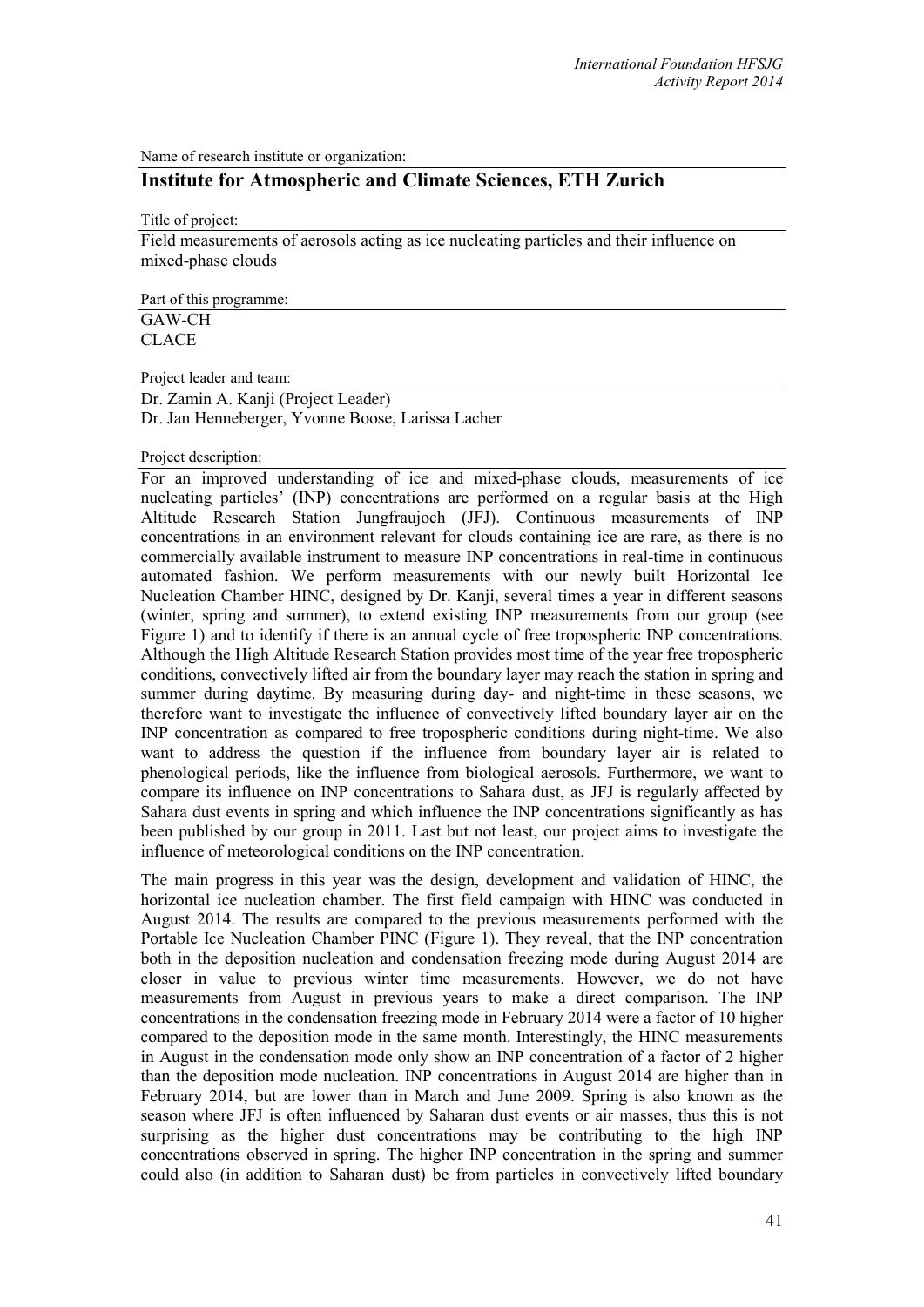#### *International Foundation HFSJG Activity Report 2014*

layer air which JFJ typically experiences in spring and summer afternoons. Therefore it is difficult to assign the influence of INP specifically to dust particles or convectively lifted boundary layer air except in cases of known intense Saharan dust events (Chou et al., 2011). However, spring is also a time when biological material like pollen particles or fragments thereof from the boundary layer air could be reaching JFJ which could lead to an increase in INP concentrations corroborating laboratory studies which have shown biological material to be very effective INP.

INP concentrations in winter were collected as part of the CLACE 2014 campaign in January and February. The concentration of INP was measured with the Portable Ice Nucleus Counter (PINC). Like in the previous CLACE 2013 campaign, an adiabatic lens concentrator was applied to enrich particle concentration in the sample air. This allowed for a decrease in the detection limit and to be able to measure very low INP concentrations. To continue observing the annual variability in free tropospheric IN concentrations in the deposition mode at JFJ, PINC was operated at the same conditions as in 2009, 2012 and 2013 as shown in Figure 1. For the first time in 2014, condensation freezing at 241 K and a relative humidity above water saturation were studied additionally to mimic mixed phase cloud conditions which was then repeated with HINC in August 2014 (see above).

INP concentrations in the deposition mode are shown in Figure 2a. They were found to be with 2 IN/stdl similarly low as in winter 2013 and lower than during winter 2012. Many data points fell below the detection limit which are indicated as green drop lines. In the condensation mode, IN concentrations are about one order of magnitude higher (see Figure 2b). In both modes, only little temporal variation was found throughout the campaign. On February 16, 2014 a strong increase in IN concentration in the condensation mode was observed. This is likely related to an increase of aerosol particles at sizes above 0.7 µm diameter during that time. A weak correlation of IN concentration at water supersaturated conditions and particles above that size was found for the whole time of the campaign.



*Figure 1. INP concentration measurements at Jungfraujoch, performed with PINC (March 09 – February 14) and HINC (August 2014; dark red).*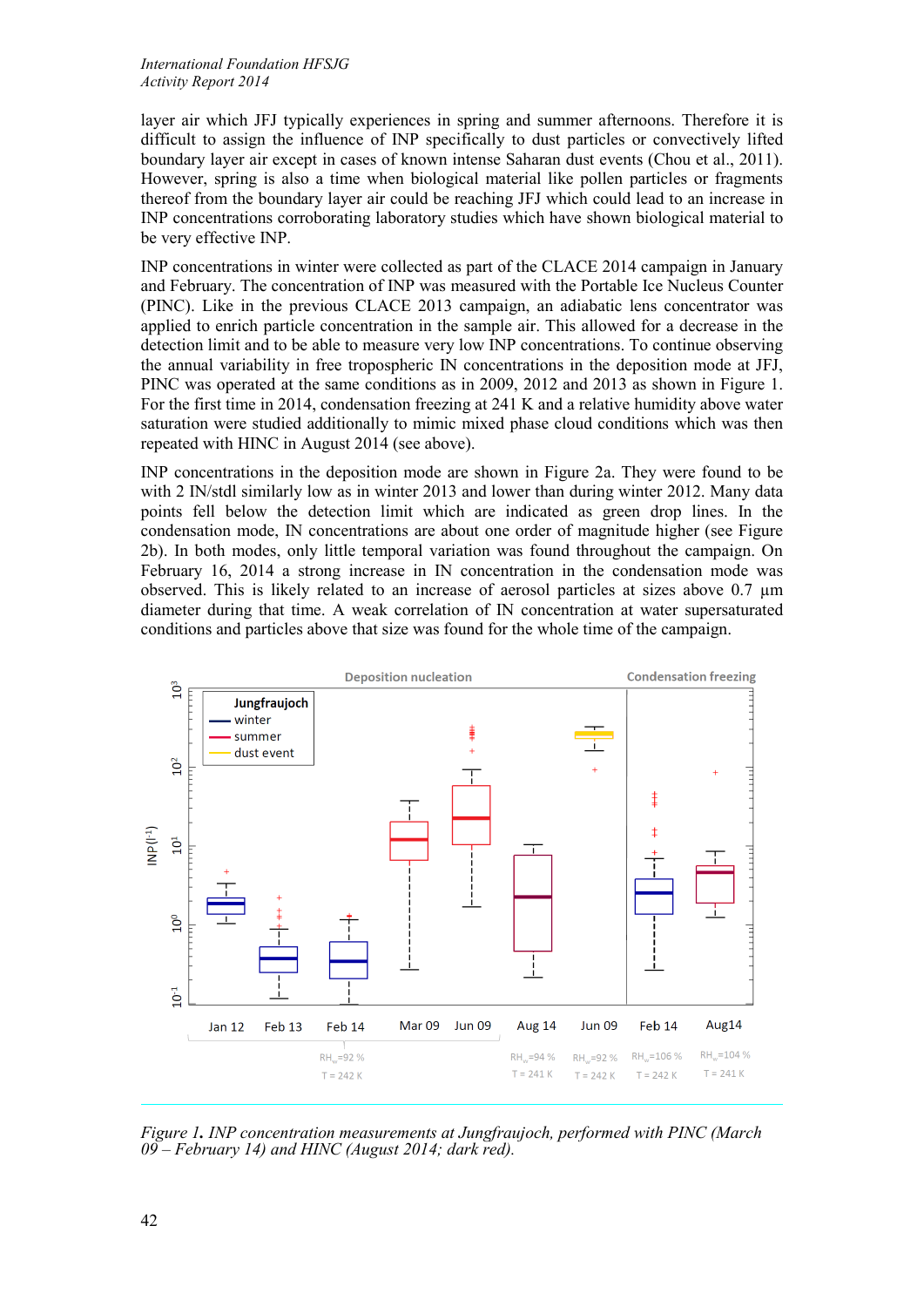The results support the findings from earlier years that INP concentrations during winter time in the free troposphere are  $\leq$  2INP/stdl generally very low. At supersaturated conditions, IN concentrations are about an order of magnitude higher. As found in earlier studies, these concentrations are about two orders of magnitude below the average ice crystal concentrations found at JFJ in the winter. This is partially due to the upper size cut off of the total aerosol inlet which only allows small, freshly formed ice crystals to enter the inlet. Also, the relative humdity at which the PINC is sampling in the deposition mode is lower than what the aerosol particles experience in a cloud. Lastly, secondary ice forming processes may be a reason for this discrepancy.



*Figure 2. a) IN concentrations at T = 241 K measured with PINC during CLACE 2014. a) deposition mode (RH<sub>w</sub> = 93 %, RH<sub>i</sub> = 127 %) . b) condensation mode (RH<sub>w</sub> = 103 %, RH<sub>i</sub> = 141 %) . Data points below the detection limit are shown as green drop lines to indicate the range they potentially cover. Twenty error bars are drawn in each plot for lucidity.*

# Cloud Microphysics Measurements

Field measurement: The digital holographic imager HOLIMO II instrument took part in the CLACE 2014 campaign during January/February 2014. Unfortunately, some technical issues occurred during the CLACE 2014 campaign. Due to high humidity inside the inlet, water condensed on the optics. With this higher noise level, it was not possible to determine liquid droplet concentrations, because cloud particles below 20 μm could not be detected reliably. Consequently, the data analysis algorithm has to be modified and restarted with adjusted parameters and will concentrate on the analysis of the ice crystals.

# Data analysis:

We continued the analysis of the *in-situ* measurements of MPCs with HOLIMO II at JFJ during the last years. Each HOLIMO II image (the so called hologram) yields single particle information like size and shadowgraph for hundreds of particles within a well-defined sample volume (which can be up to a few hundreds). Advancements in data processing software now offer phase-resolved size distributions, concentrations, and water contents, with a sampling rate that sees variations in these parameters on a 25 m length-scale in a MPC.

We analyzed 16 distinct cloud events, which represent a time period of 50 h. The field data reveal the conventionally unstable co-existence of water droplets and ice crystals, i.e. the presence of only a partially-glaciated MPC maintained at JFJ for over several hours. At JFJ a larger frequency of intermediate glaciation conditions was found than in in-situ aircraft observations of MPCs associated with frontal systems by Korolev et al. (2003). The higher longevity of these intermediate glaciation conditions of MPCs at JFJ suggests that higher updraft velocities, and therefore higher water-vapor supersaturation, sustain the longer life time of liquid drops thus making long-lived MPCs. The JFJ location has a steeper topography for northerly winds, meaning higher updraft velocities, than for southerly winds. In addition,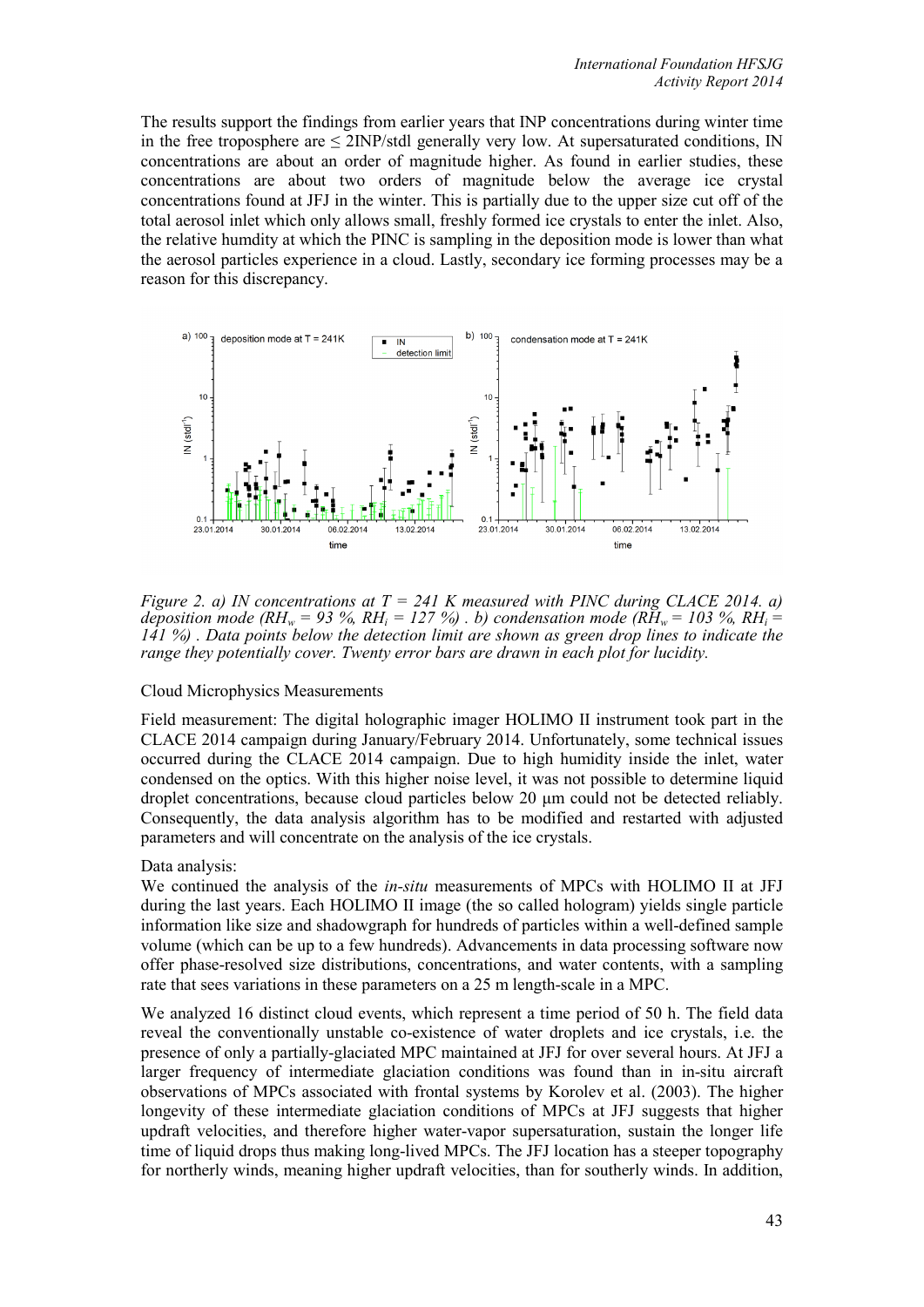the measurements show more intermediate values of glaciation for cases where air massed are coming from the North with the higher updraft velocities than from the South which has consistently either fully-glaciated or almost no glaciation in its MPCs.



<span id="page-3-0"></span>*Figure 3. Temperature dependency of mean ice concentration of the south wind (blue dots) and north wind (red dots) cloud cases measured by HOLIMO II. The concentrations of INPs (yellow dots) measured by PINC were by two order of magnitude lower.*

In addition to the longevity of MPCs, unexpected high ice crystal concentrations were observed [\(Figure 3](#page-3-0)); two order of magnitude larger than the simultaneously measured INP concentrations by PINC. This discrepancy indicates that a large fraction of the ice crystals may not be forming via primary ice nucleation, but be re-suspended snow from wind turbulence or secondary-ice formation processes have a significant influence.

Instrument development:

During the last year we designed and constructed a new version of the digital holographic instrument called HOLIMO 3M. The new design of HOLIMO 3M has an open path configuration [\(Figure 4](#page-3-1)), which allows the ambient air to freely stream in-between the two towers, where the pictures of the particle ensemble are recorded. Therefore, no active ventilation has to be applied, which would result in non-isokinetic sampling and destroying the local distribution of the cloud particles.

<span id="page-3-1"></span>

*Figure 4. The open-path configuration of the HOLIMO 3M instrument. Between the two towers, single particle information about the ensemble of cloud particles is obtained.*